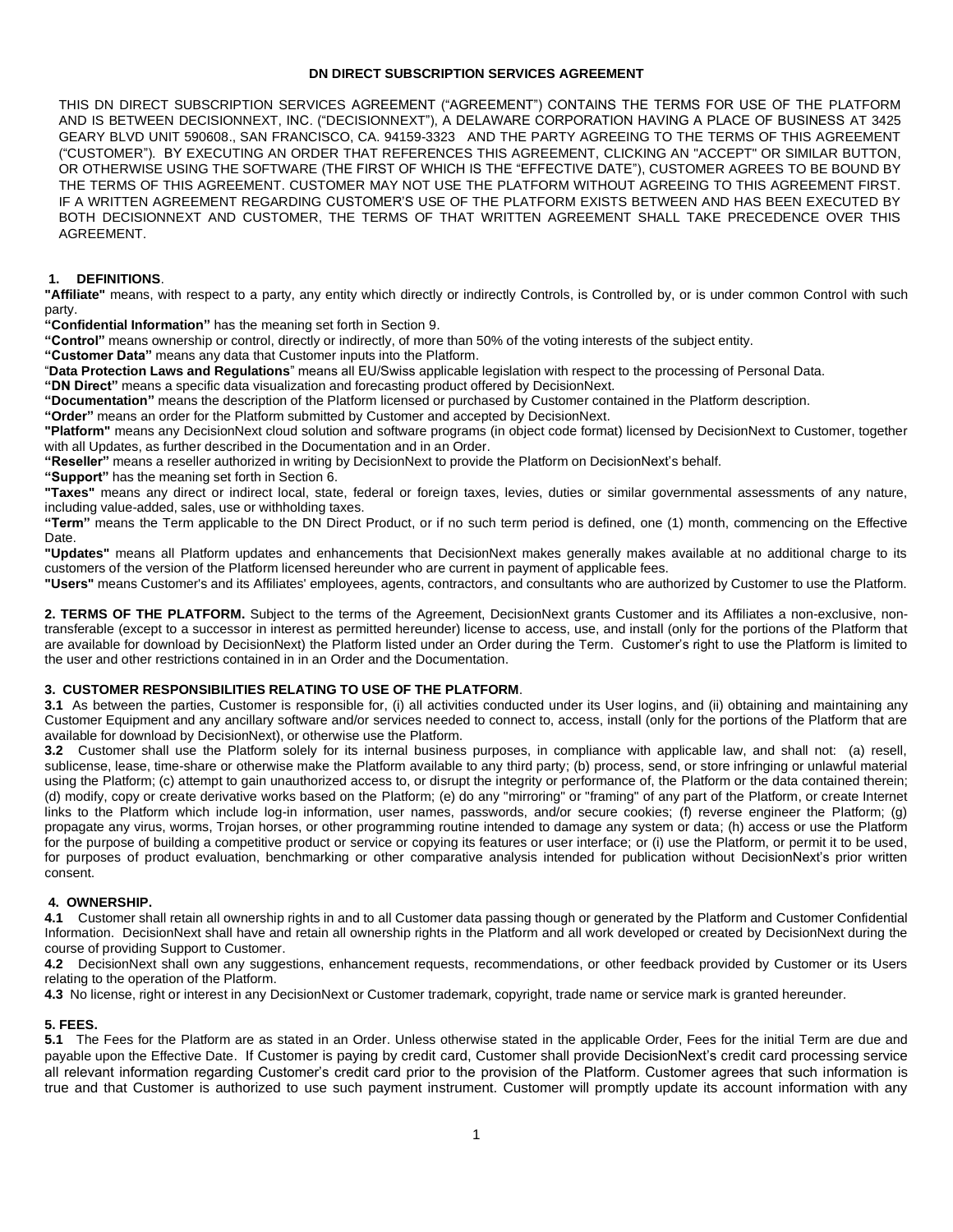changes (for example, a change in Customer billing address or credit card expiration date) that may occur. Customer hereby authorizes DecisionNext to bill Customer's payment instrument in advance on a periodic basis in accordance with the terms described herein, and Customer further agrees to pay any charges so incurred.

**5.2** Upon execution of this Agreement, payment obligations are non-cancelable and, except as expressly provided in this Agreement, upon payment, all payments made by Customer are non-refundable. All undisputed fees due hereunder shall be due and payable within thirty (30) days of receipt of invoice. Any payment not received from Customer by the due date may accrue (except for amounts then under reasonable and good faith dispute) late charges at the rate of 1.5% of the outstanding balance per month, or the maximum rate permitted by law, whichever is lower, from the date such payment was due until the date paid. Failure to make payments in accordance with this Section may result in suspension of Customer's ability to access or use the Platform until payment is made. In the event Customer issues purchase orders in its normal course of business, Customer shall provide DecisionNext with a purchase order upon execution of this Agreement, or if Customer does not provide DecisionNext with such purchase order, Customer authorizes DecisionNext to accept this Agreement in lieu of a purchase order.

**5.3** Customer is responsible for monitoring Customer's use of the Platform. If Customer is aware that its use of the Platform is found to be greater than the number of tier restrictions licensed hereunder, Customer shall notify DecisionNext or Reseller of such excess use. DecisionNext or Reseller will invoice Customer for the additional Fees for the period commencing on the date of excess use through the remainder of the Term, and the unpaid Fees shall be payable in accordance with Section 5.1.

**5.4** Unless otherwise provided, the fees do not include any Taxes. Customer is responsible for paying all Taxes, including, but not limited to sales, use, GST, and VAT taxes, associated with its purchases hereunder, excluding Taxes based on DecisionNext's or Reseller's net income or property. If an invoice includes Taxes, Customer is responsible for such Taxes, unless Customer provides a valid tax exemption certificate authorized by the appropriate taxing authority upon execution of this Agreement. Taxes not included on an invoice shall be the responsibility of the Customer to remit to the appropriate tax authorities as necessary.

**6. SUPPORT.** DecisionNext shall provide basic e-mail Support provided Customer is current on payment of the Fees.

# **7. WARRANTIES**.

**7.1** Each party represents and warrants that (i) it has the legal power to enter into and perform under this Agreement; and (ii) it shall comply with all other applicable laws in its performance hereunder.

**7.2** DecisionNext warrants to Customer that the Platform will substantially conform in all material respects to the Documentation ("Platform Warranty"). The Platform Warranty does not apply when: (a) the Platform that has been modified by any party other than DecisionNext; or (b) the Platform that has been improperly used and/or installed in a manner other than as authorized under the Agreement to the extent such modification(s) or improper installation cause the Platform to be nonconforming. As Customer's sole and exclusive remedy and DecisionNext's entire liability for any breach of the foregoing warranty, DecisionNext will repair or replace any nonconforming Platform so that it operates as warranted or, if DecisionNext is unable to do so, terminate the license for such Platform and return or request the Reseller to return the license fees paid for the nonconforming Platform, pro-rated from the date of termination.

**7.3** EXCEPT AS EXPRESSLY PROVIDED HEREIN, NEITHER PARTY MAKES ANY WARRANTIES OF ANY KIND, WHETHER IMPLIED, STATUTORY OR OTHERWISE, INCLUDING ANY WARRANTIES OF MERCHANTABILITY OR FITNESS FOR A PARTICULAR PURPOSE. DECISIONNEXT DOES NOT WARRANT THE OPERATION OF THE PLATFORM AND RESULTS OF THE PROFESSIONAL SERVICES WILL BE UNINTERRUPTED OR ERROR-FREE. CUSTOMER ACKNOWLEDGES AND AGREES THAT CUSTOMER IS SOLELY RESPONSIBLE FOR THE DECISIONS IT MAKES FROM AND BASED UPON THE DATA AND FORECASTS THAT ARE PROVIDED AS OUTPUT FROM THE PLATFORM AND DECISIONNEXT DISCLAIMS ANY RESPONSIBILITY RELATED TO THE FOREGOING.

## **8. PATENT AND COPYRIGHT INDEMNITY.**

**8.1** DecisionNext shall defend, indemnify and hold Customer harmless against any loss, damage or costs (including reasonable attorneys' fees) incurred in connection with claims, demands, suits, or proceedings ("Claims") made or brought against Customer by a third party alleging that the use of the Platform as contemplated hereunder infringes the U.S. intellectual property rights of such third party, provided that Customer (a) promptly gives written notice of the Claim to DecisionNext; (b) gives DecisionNext sole control of the defense and settlement of the Claim (provided that DecisionNext may not settle any Claim unless it unconditionally releases Customer of all liability); and (c) provides to DecisionNext, at DecisionNext's cost, all reasonable assistance.

**8.2** DecisionNext may, at its sole option and expense: (i) procure for Customer the right to continue using the Platform under the terms of this Agreement; (ii) replace or modify the Platform to be non-infringing without material decrease in functionality; or (iii) if the foregoing options are not reasonably practicable, terminate the license for the Platform and refund Customer or request the Reseller to refund the prepaid fees for the remainder of the then-current Term after the date of termination.

**8.3** DecisionNext shall have no liability for any Claim to the extent the Claim is based upon (i) the use of the Platform in combination with any other product, service or device not furnished, recommended or approved by DecisionNext, if such Claim would have been avoided by the use of the Platform, without such product, service or device; or (ii) Customer's use of the Platform other than in accordance with this Agreement.

**8.4** The provisions of this Section 8 set forth DecisionNext's sole and exclusive obligations, and Customer's sole and exclusive remedies, with respect to infringement or misappropriation of third party intellectual property rights of any kind.

## **9. CONFIDENTIALITY**.

**9.1** As used herein, "Confidential Information" means all confidential and proprietary information of a party ("Disclosing Party") disclosed to the other party ("Receiving Party"), whether orally or in writing, that is designated as confidential or that reasonably should be understood to be confidential given the nature of the information and the circumstances of disclosure, including the terms and conditions of this Agreement (including pricing and other terms reflected under this Agreement), the Platform, Documentation, business and marketing plans, technology and technical information, product designs, and business processes. Confidential Information shall not include any information that: (i) is or becomes generally known to the public without breach of any obligation owed to Disclosing Party; (ii) was known to Receiving Party prior to its disclosure by Disclosing Party without breach of any obligation owed to Disclosing Party; (iii) was independently developed by Receiving Party without breach of any obligation owed to Disclosing Party; or (iv) is received from a third party without breach of any obligation owed to Disclosing Party.

**9.2** Receiving Party shall not disclose any Confidential Information of Disclosing Party for any purpose outside the scope of this Agreement, except with Disclosing Party's prior written consent. Receiving Party shall protect the confidentiality of Disclosing Party's Confidential Information in the same manner that it protects the confidentiality of its own confidential information of like kind (but in no event using less than reasonable care).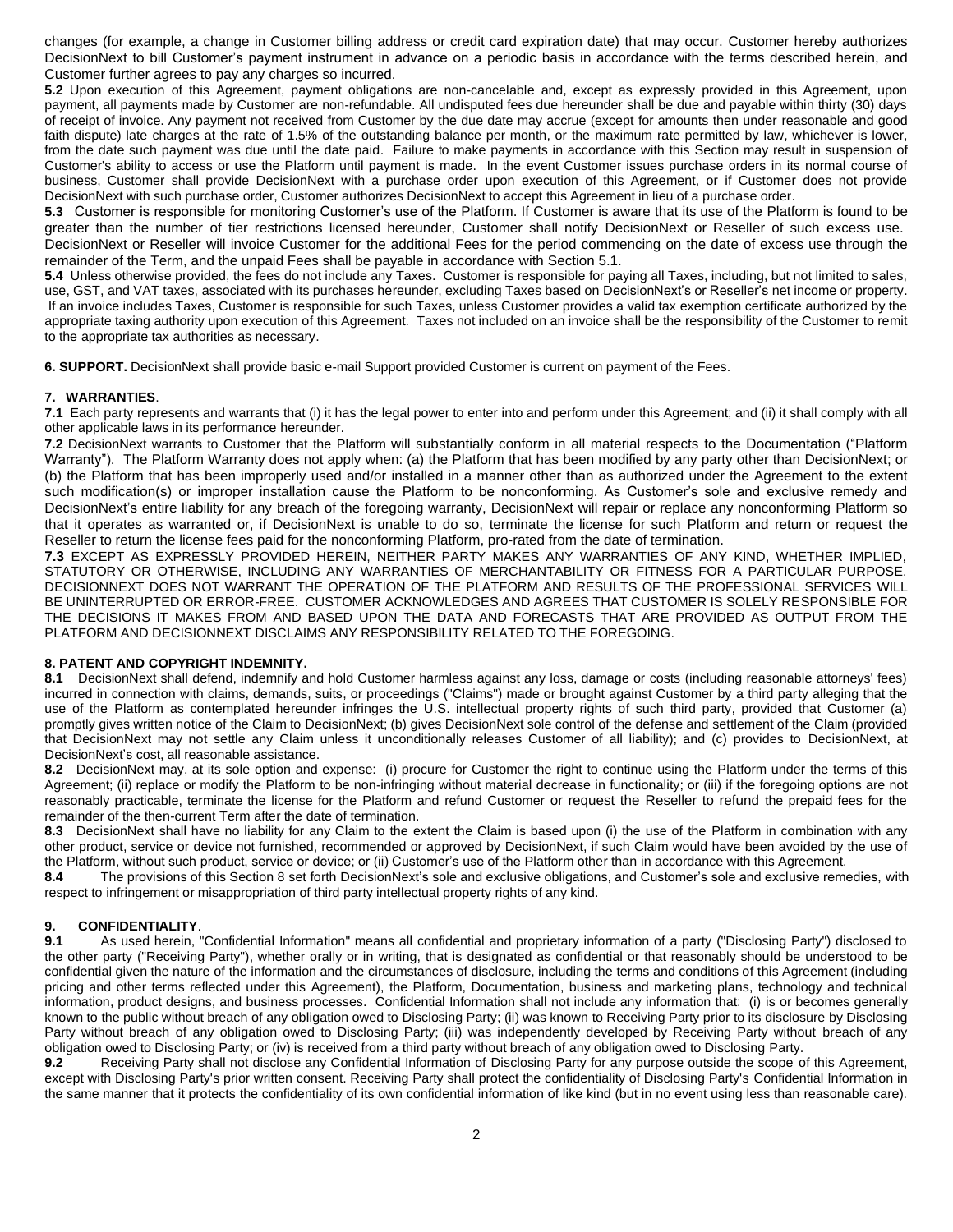Notwithstanding the foregoing, DecisionNext may use, for its business purposes, data generated by or through the use of the Platform in anonymized format. Receiving Party shall promptly notify Disclosing Party if it becomes aware of any actual or reasonably suspected breach of confidentiality of Disclosing Party's Confidential Information.

**9.3** If Receiving Party is compelled by law to disclose Confidential Information of Disclosing Party, it shall provide Disclosing Party with prior notice of such compelled disclosure (to the extent legally permitted) and reasonable assistance, at Disclosing Party's cost, if Disclosing Party wishes to contest the disclosure.

**9.4** Upon any termination of this Agreement, the Receiving Party shall continue to maintain the confidentiality of the Disclosing Party's Confidential Information as long as it remains confidential and, upon request, return to the Disclosing Party or destroy (at the Disclosing Party's election) all materials containing such Confidential Information.

**9.5** DecisionNext will process all personally identifiable information originating in the EU or Switzerland in accordance with the Data Protection Laws and Regulations.

#### **10. LIMITATION OF LIABILITY.**

**10.1** EXCEPT FOR THE PARTIES' INDEMNIFICATION OBLIGATIONS ("EXCLUSIONS"), IN NO OTHER EVENT SHALL EITHER PARTY'S AGGREGATE LIABILITY ARISING OUT OF THIS AGREEMENT, WHETHER IN CONTRACT, TORT OR UNDER ANY OTHER THEORY OF LIABILITY, EXCEED THE SUBSCRIPTION FEES PAID (OR PAYABLE) TO DECISIONNEXT DURING TWELVE MONTHS PRIOR TO WHEN THE CLAIM ACCRUED. EACH PARTY'SLIABILITY FOR THE EXCLUSIONS SHALL NOT EXCEED THREE (3) TIMES THE SUBSCRIPTION FEES PAID (OR PAYABLE) TO DECISIONNEXT DURING TWELVE MONTHS PRIOR TO WHEN THE CLAIM ACCRUED.

**10.2** IN NO EVENT SHALL EITHER PARTY HAVE ANY LIABILITY TO THE OTHER FOR ANY LOST PROFITS OR FOR ANY INDIRECT, SPECIAL, INCIDENTAL, PUNITIVE, OR CONSEQUENTIAL DAMAGES HOWEVER CAUSED AND, WHETHER IN CONTRACT, TORT OR UNDER ANY OTHER THEORY OF LIABILITY, WHETHER OR NOT THE PARTY HAS BEEN ADVISED OF THE POSSIBILITY OF SUCH DAMAGES.

#### **11. TERM AND TERMINATION.**

**11.1** This Agreement commences on the Effective Date and continues until all licenses granted in accordance with this Agreement have expired or have been terminated. The Term shall continue to renew for periods equal to the Term unless either party gives notice to the other party of its desire to not renew prior to the date of renewal. The fees may be increased by DecisionNext on an annual basis at rates to not exceed 5% more than the fees for the then-current Term.

**11.2** A party may terminate this Agreement for cause: (i) upon 30 days written notice to the other party of a material breach of this Agreement if such breach remains uncured at the expiration of such period (or immediately for non-payment of fees); (ii) immediately upon written notice if the other party becomes the subject of a bankruptcy, insolvency, receivership, liquidation, assignment for the benefit of creditors or similar proceeding; and (iii) as otherwise provided herein.

**11.3** The parties' rights and obligations under Sections 4, 5, 7.3, 8, 9, 10, 11.3, and 12 shall survive termination of this Agreement.

#### **12. General**

**12.1** The parties are independent contractors, and no partnership, franchise, joint venture, agency, fiduciary or employment relationship between the parties is created hereby. There are no third party beneficiaries to this Agreement.

**12.2** Notices shall be in writing, sent using a recognized private mail carrier or the United States Postal Service and effective on proof of delivery.

**12.3** Each party may include the other's name and logos in its customer or vendor lists.

**12.4** No amendment or waiver of any provision of this Agreement shall be effective unless in writing and signed by Customer and DecisionNext. To the extent of any conflict between this Agreement and any other schedule or attachment, this Agreement shall prevail unless expressly stated otherwise. Notwithstanding any language to the contrary therein, no terms stated in a purchase order or in any other order document (other than a statement of work, or other mutually executed order document expressly incorporated herein) shall be incorporated into this Agreement, and all such terms shall be void. This Agreement, which includes all documents referenced herein, statements of work and attachments hereto, represents the entire agreement of the parties, and supersedes all prior or contemporaneous agreements, proposals or representations, written or oral, concerning its subject matter.

**12.5** No failure or delay in exercising any right hereunder shall constitute a waiver of such right. Except as otherwise provided, remedies provided herein are in addition to, and not exclusive of, any other remedies of a party at law or in equity. If any provision of this Agreement is held by a court of competent jurisdiction to be contrary to law, such provision shall be modified by the court and interpreted so as best to accomplish the objectives of the original provision to the fullest extent permitted by law, and the remaining provisions shall remain in effect.

**12.6** Neither party shall be liable to the other for any delay or failure to perform hereunder (excluding payment obligations) due to a natural disaster, actions or decrees of governmental bodies or communications line failure which (i) hinders, delays or prevents a party in performing any of its obligations, and (ii) is beyond the control of, and without the fault or negligence of, such party, and (iii) by the exercise of reasonable diligence such party is unable to prevent or provide against ("Force Majeure Event).

**12.7** Neither party may assign any of its rights or obligations hereunder, whether by operation of law or otherwise, without the prior written consent of the other (not to be unreasonably withheld). Notwithstanding the foregoing, either party may assign this Agreement in its entirety, without consent of the other party, to its successor in interest in connection with a merger, reorganization, or sale of all or substantially all assets or equity not involving a direct competitor of the other party. Any attempted assignment in breach of this Section shall be void. This Agreement shall bind and inure to the benefit of the parties, their respective successors and permitted assigns.

**12.8** This Section 12.8 shall apply only if Customer is a federal government entity. DecisionNext provides the Platform, including related technology, for ultimate federal government end use solely in accordance with the following: Government technical data and software rights related to the Platform include only those rights customarily provided to the public as defined in this Agreement. This customary commercial license is provided in accordance with FAR 12.211 (Technical Data) and FAR 12.212 (Software) and, for Department of Defense transactions, DFAR 252.227-7015 (Technical Data – Commercial Items) and DFAR 227.7202-3 (Rights in Commercial Computer Software or Computer Software Documentation). If greater rights are needed, a mutually acceptable written addendum specifically conveying such rights must be included in this Agreement.

**12.9** Each party agrees to comply fully with all applicable regulations of the United States Department of Commerce and with the United States Export Administration Act, as amended from time to time, and with all applicable laws and regulations of other jurisdictions with respect to the importation and use of the Platform.